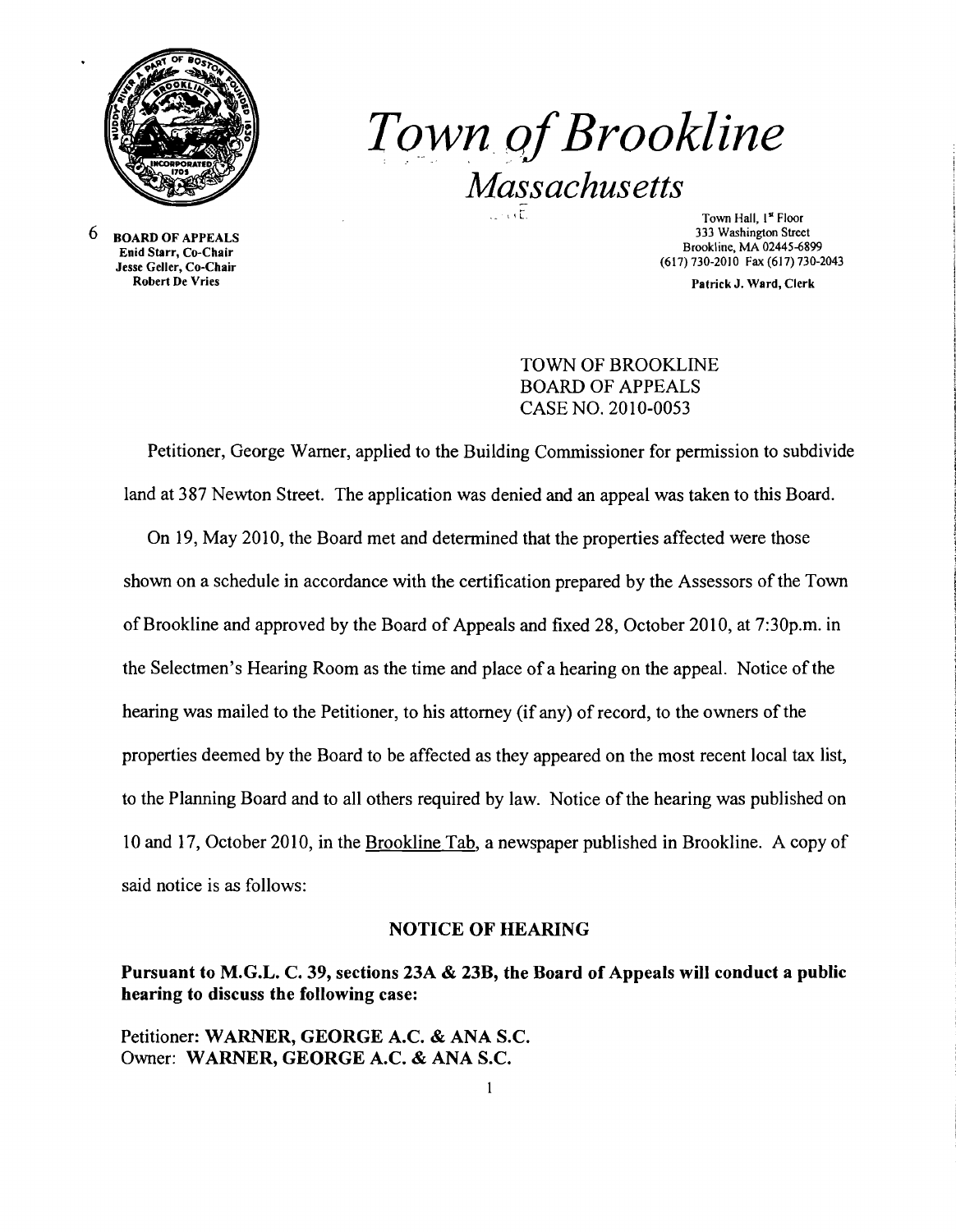Location of Premises: 387 NEWTON ST Date of Hearing: October 28, 2010 Time of Hearing: 7:30 PM Place of Hearing: Selectmen's Hearing Room, 6th. floor

 $\bullet$ 

A public hearing will be held for a variance and/or special permit from:

- 1. 5.43; Exceptions to Yard and Setback Regulations, special permit required.
- 2.5.60; Side Yard requirements, variance required. (Non-conforming, granted side setback relief in 1969).
- 3. 5.13; Lot Width, variance required. (Pre-existing, Non-conforming).
- 4. 8.02.2; Alteration or Extension, special permit required.

Of the Zoning By-Law to Subdivision of land requiring BOA relief at 397 NEWTON ST.

Said premise located in a S-15 (Single Family) residence district.

*Hearings, once opened, may be continued by the Chair to a date and time certain. No further notice will be mailed to abutters or advertised in the TAB. Questions regarding whether a hearing has been continued, or the date and time ofany hearing may be directed to the Zoning Administrator at* 617-734-2134 *or check meeting calendar at:http://calendars. town. brookline. ma. uslMasterTownCalandarl?FormID= 158.* 

The Town of Brookline does not discriminate on the basis of disability in admission to, access to, *or operations ofits programs, services or activities. Individuals who need auxiliary aidsfor effective communication in programs and services of the Town of Brookline are invited to make their needs known to the ADA Coordinator, Stephen Bressler, Town of Brookline, 11 Pierce Street, Brookline, MA 02445. Telephone:* (617) *730-2330; TDD* (617) *730-2327.* 

## Enid Starr Jesse Geller Robert De Vries

At the time and place specified in the notice, this Board held a public hearing. Present at the hearing was Chairman, Jesse Geller and Board Members, Christina Wolfe and Mark Zuroff. The

Petitioner, George Warner, presented his case before the Board.

Mr. Warner stated that there may have been some confusion among his neighbors because the

397 Newton Street advertisement incorrectly represented that his property was in a M-l.5 zoning

district. He said he tried to explain the mistake to his neighbors that were concerned that they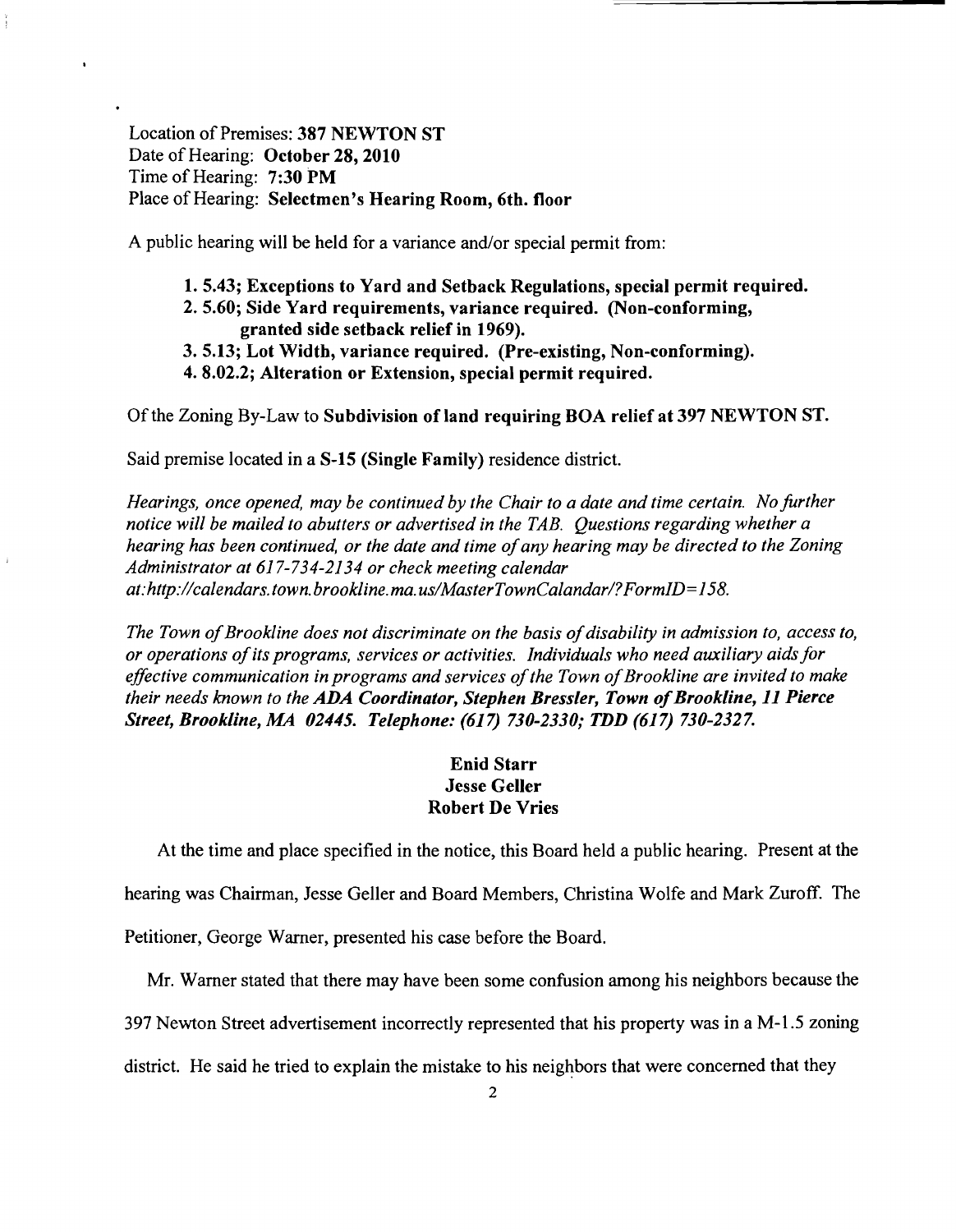· may be in an apartment house district. He said that his neighbors expressed support for his proposal.

 $\ddot{\phantom{0}}$ 

Mr. Warner advised the Board that on 29 August, 1969 the Board of Appeals granted relief in the form of a special permit and variance to construct an addition within the side yard setback of the subject property.

Mr. Warner said that 387 and 397 Newton Street are two adjacent lots which total 59,820 s.f. that he and his wife hold in common ownership with their adult children. Each lot contains one single-family home; 387 Newton Street has an attached garage and 397 Newton Street has a detached garage. The homes are set toward the street and have large rear yards which taper at the rear of the lot.

Mr. Warner said that he is proposing to create a third [rear] lot from the two existing lots. Lot 1 (397 Newton Street) will be 16,015 square feet, Lot 2 (387 Newton Street) will be 15,034 square feet, and Lot 3 (new lot) will be 28,718 square feet. Lot 3 will be a "flag lot" configuration with a narrow 25' strip with frontage on Newton Street, which will accommodate a new driveway. The access strip, however, will create a deficient side yard setback [10.9'] for the freestanding garage at 397 Newton Street. Mr. Warner said he is proposing to construct a new driveway for Lot 1/397 Newton Street that will run along the new property line for Lot 3, and will provide access to the existing parking area at the rear of the existing freestanding garage. The proposed new driveway for Lot 1 will be adjacent to the proposed new driveway for Lot 3. He said that he understood that in order for the Board to consider dimensional relief by special permit under **Section 5.43** of the Zoning By-Law he needed to provide a counterbalancing amenity. He said that he is proposing to provide a wood fence along the property line to screen

3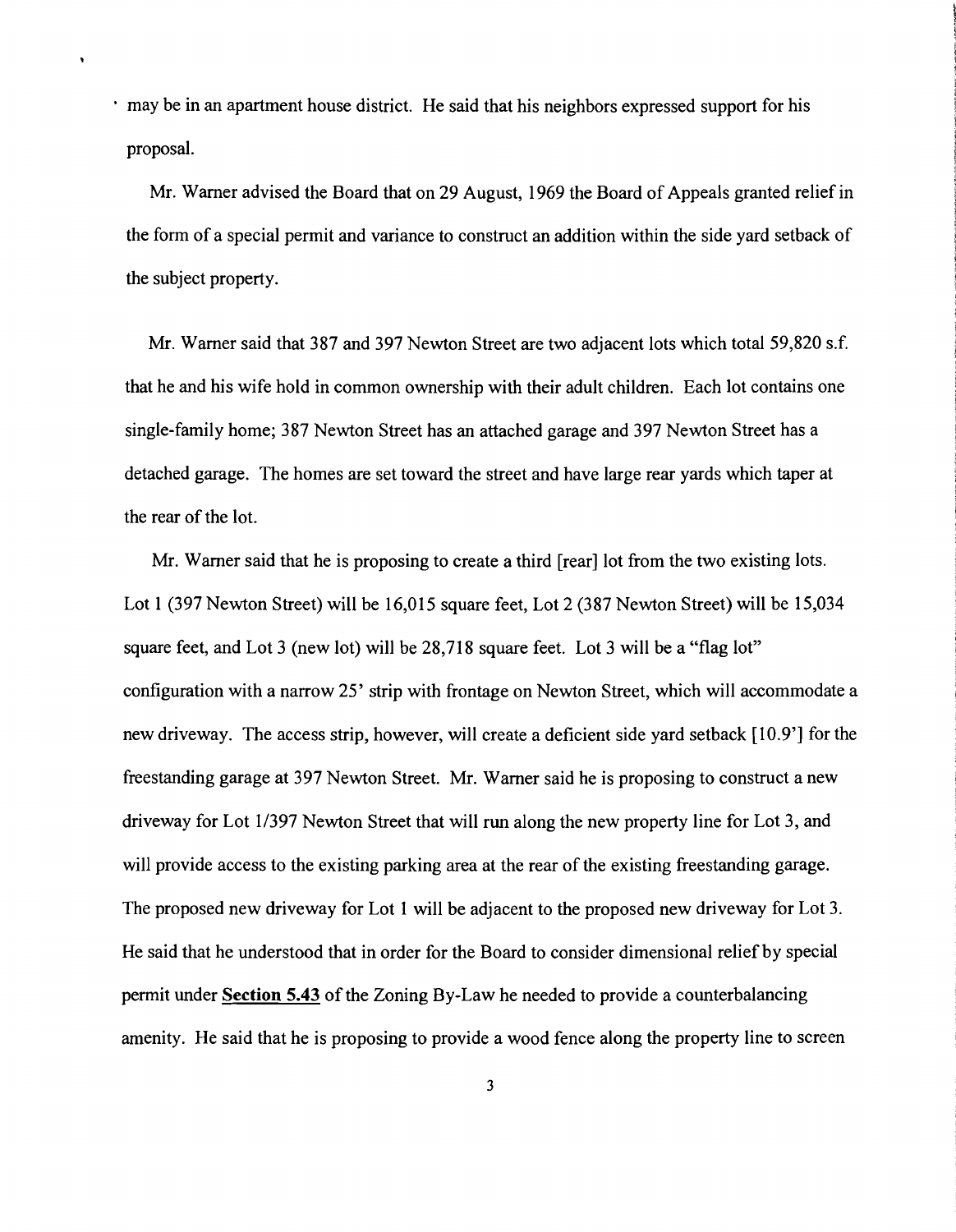the new driveway from 387 Newton Street and new plantings along the driveway and in front the existing garage. Mr. Warner said that both existing residences will still comply with the Floor Area Ratio (FAR) requirements after the subdivision.

The Chairman asked whether anyone wished to speak in favor or in opposition to the

proposal. Patrick Supanc, a neighbor across the street at 384 Newton St., said that while he was

initially confused regarding the advertisement and the reference to the M-l.5 zoning district,

after speaking with Mr. Warner, he understands the proposal and is in support of the petition

before the Board.

Polly Selkoe, Assistant Director for Regulatory Planning presented the findings of the

Planning Board.

Section 5.50 – Front Yard Setback: 397 Newton Street received zoning relief to construct an addition within the front yard setback. The required setback in an S-15 district is 25'. The existing setback for the residential structure is 20.4' and the garage is 10.6'. Both conditions are pre-existing nonconformities.

Section 5.60 - Side Yard Setback: The setback for the freestanding garage at 397 Newton Street will be made nonconforming with the subdivision. The required setback for an S-15 district is 15' for accessory structures taller than 15'; the garage is proposed to be setback 10.9' from the new side lot line. In addition, both existing side yard setbacks at 387 Newton Street are deficient; however, the location of the property lines where both deficiencies exist is not proposed to be altered.

| Dimension Requirements              | Required Existing Proposed |            |             | Finding          |
|-------------------------------------|----------------------------|------------|-------------|------------------|
| <b>Front Yard Setback (existing</b> | 25 feet                    | 20.4 feet  | 20.4 feet   | Pre-existing     |
| house at 397 Newton St.)            |                            |            |             | Nonconforming    |
| <b>Side Yard Setback (existing</b>  | 15 feet                    | 35.9 feet  | $10.9$ feet | Special          |
| garage at 397 Newton St.)           |                            |            |             | Permit/Variance* |
| Side Yard Setback (existing         | 15 feet                    | $9.1$ feet | 9.1 feet    | Pre-Existing     |
| 387 Newton Street - West)           |                            |            |             | Nonconforming    |
| <b>Side Yard Setback (existing</b>  | 15 feet                    | 13.9 feet  | 13.9 feet   | Pre-Existing     |
| 387 Newton Street - East)           |                            |            |             | Nonconforming    |

\* Under Section 5.43 the Board of Appeals may waive dimensional requirements if counterbalancing amenities are provided. The applicant is proposing to provide a wood fence along the property line to screen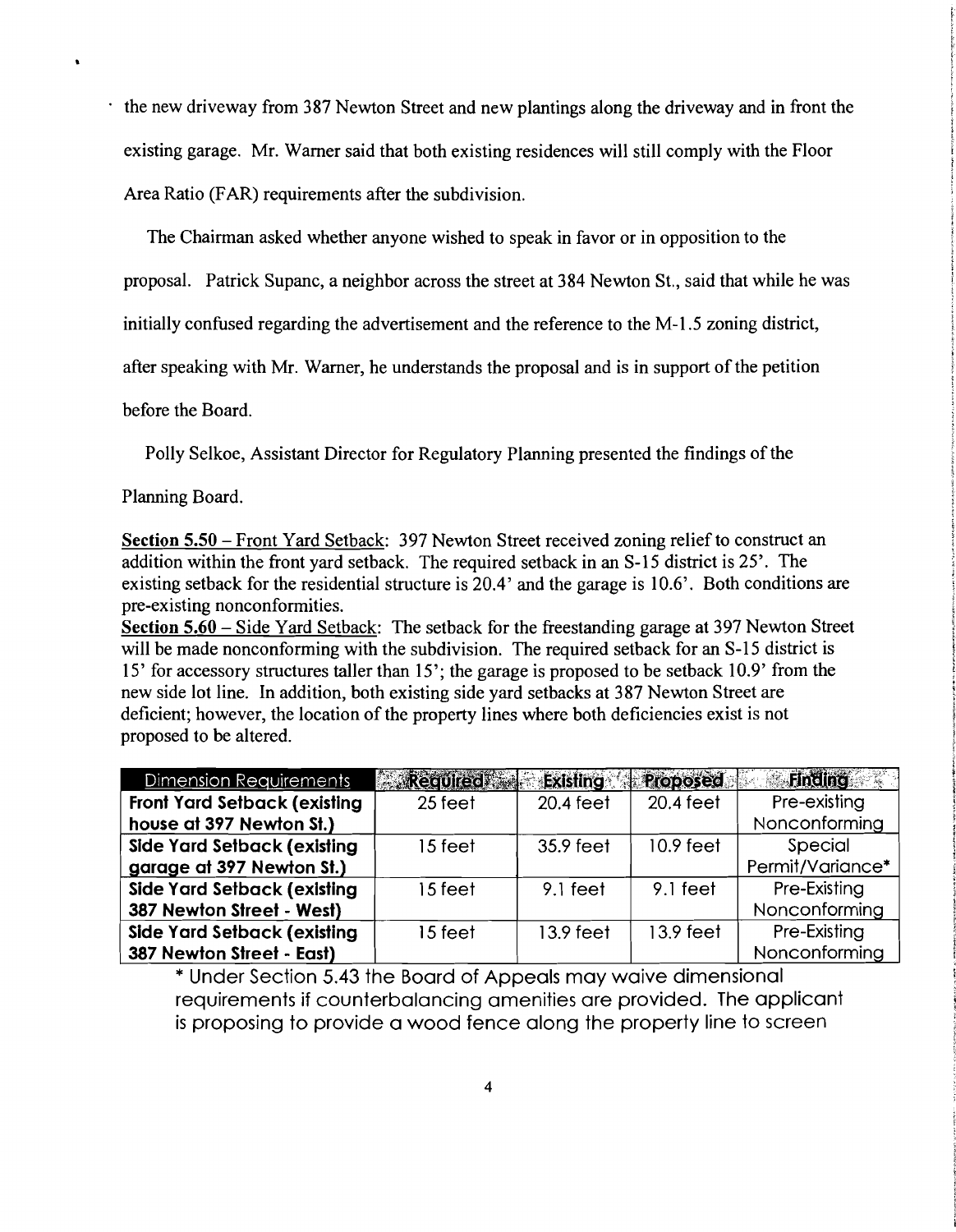the new driveway from 387 Newton street and new plantings along the driveway and in front the existing garage.

**Section 6.04** - Design of Off-Street Parking Facilities:

-.S.c.! - Front Yard Setback

 $-.5.c.2-Side$  Yard Setback

| NEW PARKING FACILITIES               | Required Sability Proposed |           |           | Service St<br>Finding |
|--------------------------------------|----------------------------|-----------|-----------|-----------------------|
| <b>Front Yard Setback (existing)</b> | 25 feet                    | 10.6 feet | 10.6 feet | Pre-existing          |
| garage at 397 Newton St.)            |                            |           |           | Nonconforming         |
| Side Yard Setback                    | 5 feet                     | 10 feet   | 0 feet    | Special               |
| (proposed driveway at 397            |                            | (est.)    |           | Permit/Variance*      |
| Newton St.)                          |                            |           |           |                       |

\* Under **Section 6.04.12** the Board of Appeals may waive dimensional requirements for new parking facilities to serve existing structures. **Section 8.02.2** - Alteration or Extension:

A special permit is required to alter a nonconforming condition.

Ms. Selkoe said that the Planning Board was supportive of the proposed relief to facilitate an ANR subdivision plan to create a third lot. The purpose of the subdivision is to create a developable lot for the applicant to build a new residence for himself and his wife, and have his children live in the other two homes at 387  $&$  397 Newton Street. The majority of the setback relief is due to pre-existing conditions and the applicant is proposing to provide screening and landscaping to offset any potential impact on neighboring properties (including 387 Newton Street) including headlight glare and other nuisances. The lot is appropriately sized for three single-family homes and as the rear abutter is the Robert T. Lynch Municipal Golf Course, it appears the impact on neighboring properties should be minimal. Therefore, the Planning Board recommends approval of the plans as submitted by Michael Clifford, dated 7/22/2010, subject to the following condition:

*1.* The petitioner shall submit to the Building Commissioner, proof of recording of the *decision at the Norfolk County Registry of Deeds within 45 days of the filing date of the* **Board of Appeals decision.**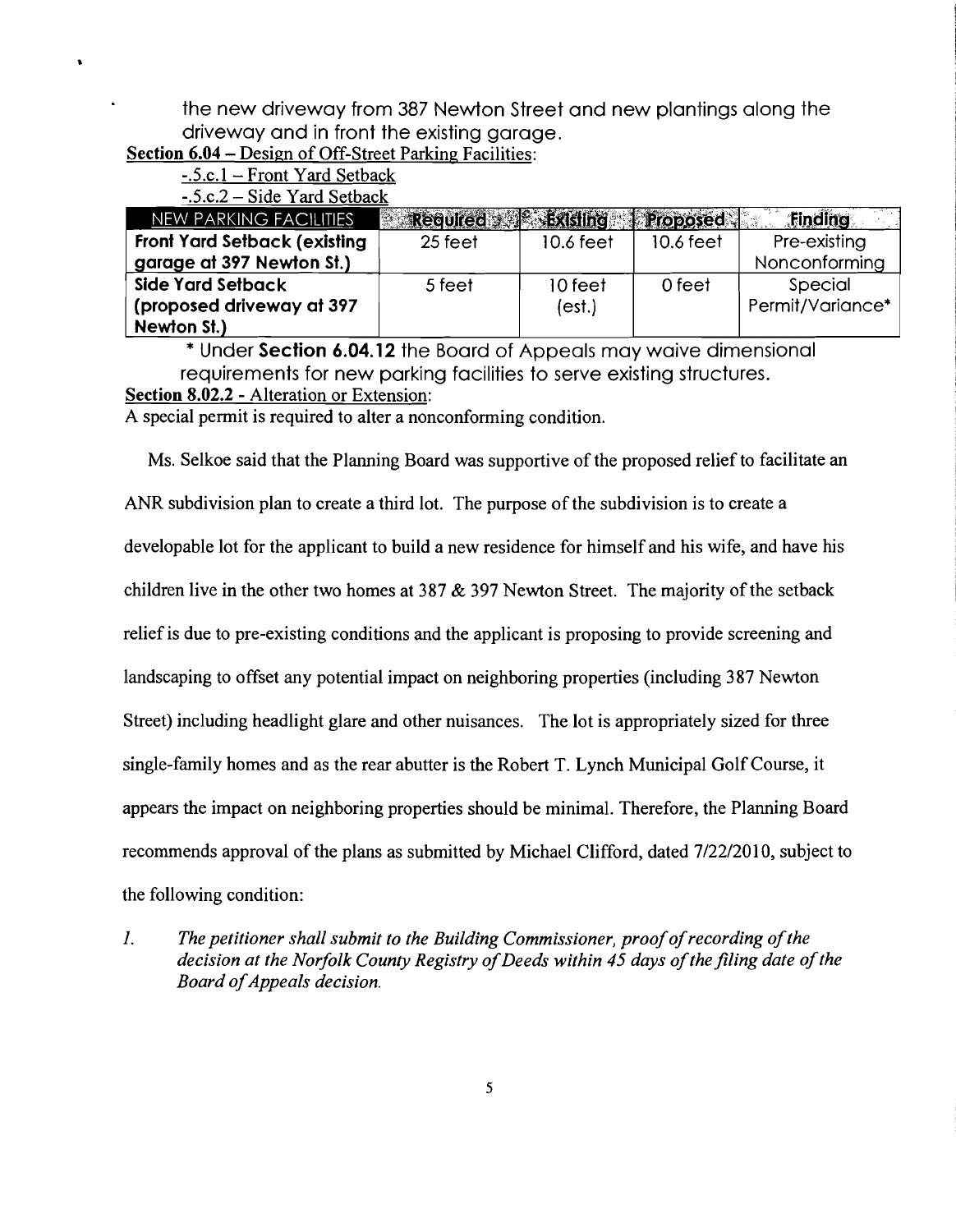The Chairman then called upon Michael Shepard, Building Commissioner, to deliver the comments of the Building Department. Mr. Shepard stated that the proposal before the Board represented the best use for the land behind the properties and provided an opportunity for a true family subdivision. Mr. Shepard said that the Building Department was supportive of the project as well as the condition proposed by the Planning Board.

The Board, having deliberated on this matter and having considered the foregoing testimony, concludes that it is desirable to grant the Special Permit relief as requested and that the petitioner has satisfied the requirements necessary for relief under Sections 5.43, 8.02.2, and 9.05 of the Zoning By-Law and made the following specific findings pursuant to Section 9.05 of the Zoning By-Law:

- a. The specific site is an appropriate location for such a use, structure, or condition.
- b. The use as developed will not adversely affect the neighborhood.
- c. There will be no nuisance or serious hazard to vehicles or pedestrians.
- d. Adequate and appropriate facilities will be provided for the proper operation of the proposed use.

Accordingly, the Board voted unanimously to grant the requested relief subject to the

following condition:

1. The petitioner shall submit to the Building Commissioner, proof of recording of the decision at the Norfolk County Registry of Deeds within 45 days of the filing date of the Board of Appeals decision.

Unanimous Decision of

The Board of Appeals

Jesse Creeke Tesse<br>Jesse Geller, Chairman

6